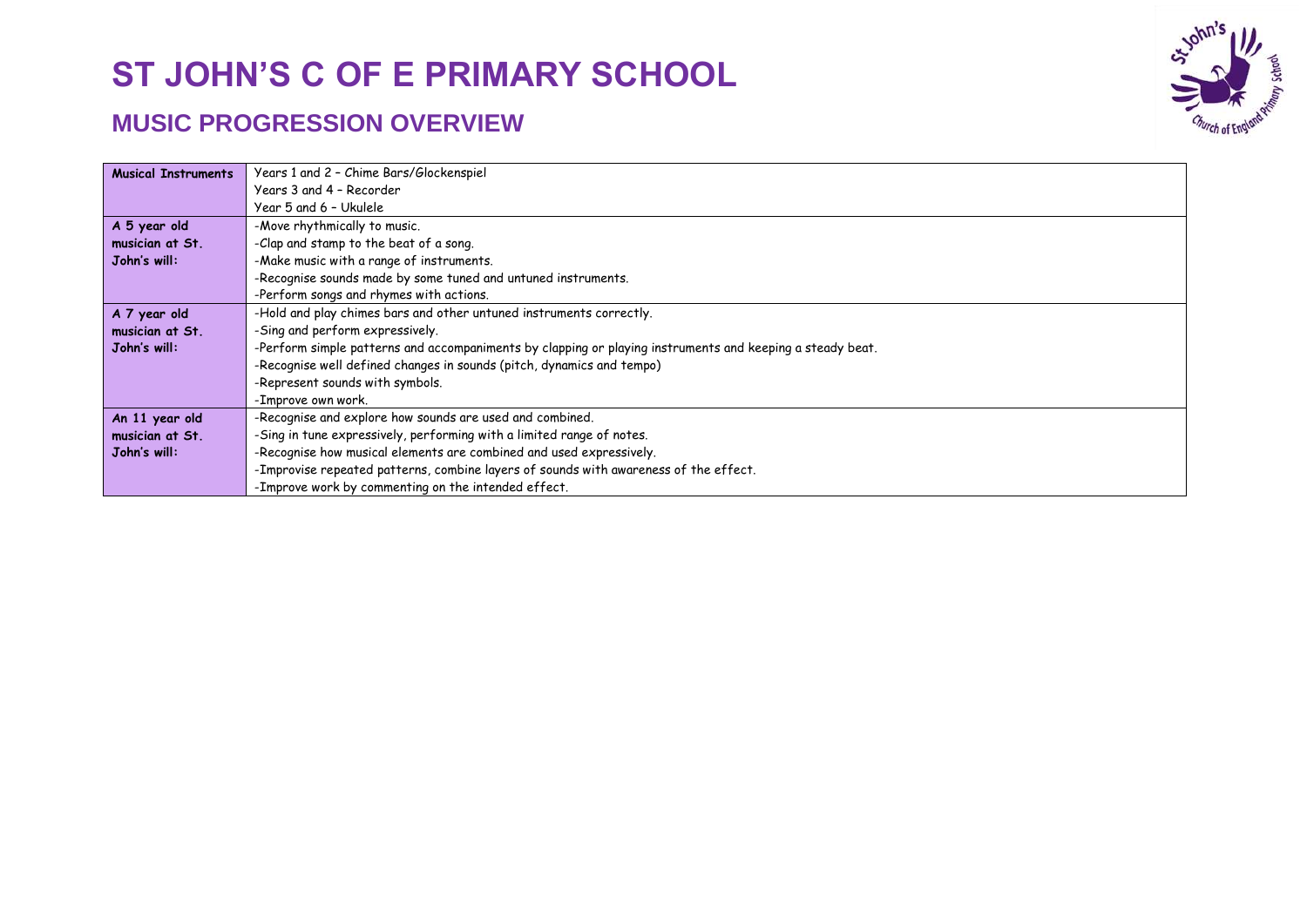

| Year               | Playing and performing                                                                                                                                                                                   | Creating, developing and               | Responding and reviewing                                                                 | Listening and applying knowledge and                                                    |  |
|--------------------|----------------------------------------------------------------------------------------------------------------------------------------------------------------------------------------------------------|----------------------------------------|------------------------------------------------------------------------------------------|-----------------------------------------------------------------------------------------|--|
| Group              |                                                                                                                                                                                                          | composing musical ideas                | appraising skills                                                                        | understanding                                                                           |  |
|                    |                                                                                                                                                                                                          |                                        |                                                                                          |                                                                                         |  |
| <b>Year R</b>      | - Join in with songs and rhymes.                                                                                                                                                                         | - Represent thoughts by playing        | - Dance in response to pieces of                                                         | - Children sing songs, make music and dance, and                                        |  |
|                    |                                                                                                                                                                                                          | instruments to create music.           | music.                                                                                   | experiment with ways of changing them.                                                  |  |
|                    | - Learn some repeating phrases.                                                                                                                                                                          |                                        |                                                                                          |                                                                                         |  |
|                    |                                                                                                                                                                                                          | - Use a range of instruments to make   | - Use rhythm in movements.                                                               | -Use music in original ways to support stories and                                      |  |
|                    | - Express feelings and ideas using different                                                                                                                                                             | loud and quiet sounds.                 |                                                                                          | role plays and own experiences.                                                         |  |
|                    | instruments.                                                                                                                                                                                             |                                        |                                                                                          |                                                                                         |  |
|                    | -Perform songs and rhymes with a sense of                                                                                                                                                                |                                        |                                                                                          |                                                                                         |  |
|                    | dynamic control(loud/soft)                                                                                                                                                                               |                                        |                                                                                          |                                                                                         |  |
| <b>Suggestions</b> | Songs to sing: I am the Music Man, Pat-a-cake, This Old Man, Name Song, Old                                                                                                                              |                                        |                                                                                          | Songs to listen and respond to: Dance of the Sugar Plum Fairy from the Nutcracker,      |  |
|                    | McDonald, Grand Old Duke of York, Twinkle Twinkle, Five fine bumble bees,                                                                                                                                |                                        | Sleigh Ride by Leroy Anderson, Extracts from the Carnival of the Animals by Saint-Saens, |                                                                                         |  |
|                    |                                                                                                                                                                                                          |                                        |                                                                                          | Nursery rhymes by Eric Nagler or Danny Kaye, Yellow Submarine by Lennon and McCarthy,   |  |
|                    |                                                                                                                                                                                                          |                                        | Popcorn by Gershon Kingsley, Golliwog's Cakewalk from Children's Corner Suite by Claude  |                                                                                         |  |
| Personal           | Perseverance and ambition: Perform to an audience.                                                                                                                                                       |                                        | Debussy, Portsmouth by Mike Oldfield                                                     |                                                                                         |  |
| development        | Self-esteem: Perform with class for parents.                                                                                                                                                             |                                        |                                                                                          |                                                                                         |  |
|                    | Independence and creativity: Exploring natural sounds around us.                                                                                                                                         |                                        |                                                                                          | Key questions when evaluation my work or the work of others: - how the instruments were |  |
|                    | Team Work: Take turns and exploring instruments                                                                                                                                                          |                                        |                                                                                          | selected -how the sounds were made -how he/she enjoyed making them-what he/she liked    |  |
|                    | Emotional curiosity: Show enjoyment of music.                                                                                                                                                            |                                        | best                                                                                     |                                                                                         |  |
| Vocabulary         | play, sing, loud, quiet, rhymes, dance, sounds, music, beat, clap, stomp, repeat, move, rhythm, pulse, percussion, bells, tambourine, maracas, egg shakers, rainmaker, drums, piano,<br>triangle, guitar |                                        |                                                                                          |                                                                                         |  |
|                    | -Use voices in different ways such as                                                                                                                                                                    | -To know about and experiment with     | -To talk about how music makes you                                                       | - To begin to identify simple repeated patterns and                                     |  |
| Year 1             | speaking, singing and chanting.                                                                                                                                                                          | sounds e.g. long/short, high/low,      | feel or want to move.                                                                    | follow basic musical instructions.                                                      |  |
|                    |                                                                                                                                                                                                          | loud/quiet.                            |                                                                                          |                                                                                         |  |
|                    | - To create and choose sounds for a purpose.                                                                                                                                                             |                                        | -To think about and make simple                                                          | - To begin to understand that musical elements can                                      |  |
|                    | E.g. banging the drum to represent a                                                                                                                                                                     | - To recognise and explore how sounds  | suggestions about what could make                                                        | be used to create different moods and effects.                                          |  |
|                    | thunder storm.                                                                                                                                                                                           | can be organised.                      | their own work better. E.g: play                                                         |                                                                                         |  |
|                    |                                                                                                                                                                                                          |                                        | faster or louder.                                                                        | -To begin to represent sounds with simple symbols,                                      |  |
|                    | -To name tuned and untuned instruments.                                                                                                                                                                  | -To identify and organise sounds using |                                                                                          | including given shapes and marks.                                                       |  |
|                    |                                                                                                                                                                                                          | simple criteria e.g. Long/short,       |                                                                                          |                                                                                         |  |
|                    | -To perform simple rhythmical patterns                                                                                                                                                                   | high/low, loud/quiet.                  |                                                                                          | -To listen to short, simple pieces of music and talk                                    |  |
|                    | beginning to show an awareness of pulse e.g                                                                                                                                                              |                                        |                                                                                          | about when and why they may hear it. E.g: a lullaby                                     |  |
|                    | 4 beats using body percussion, tuned and                                                                                                                                                                 |                                        |                                                                                          | or Wedding march.                                                                       |  |
|                    | untuned instruments.                                                                                                                                                                                     |                                        |                                                                                          |                                                                                         |  |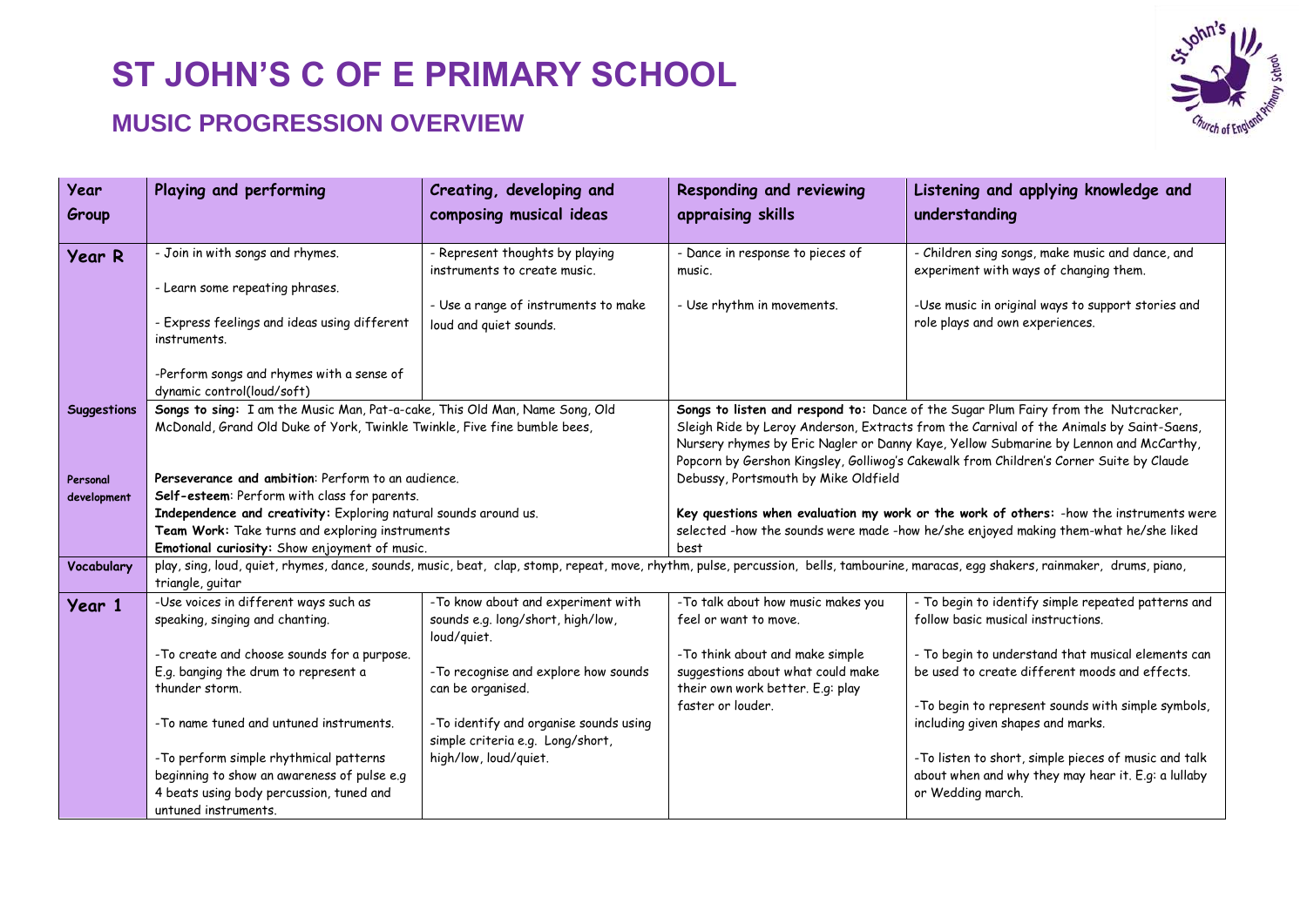

|                                                                                                                                               | -To think about others when performing by<br>following instructions on when to start and<br>stop.                                                                                                                                                                                                                                                                                                                                                                                                             |                                                                                                              |                                                                                              |                                                                                                                                                                                                                                                                                                                                                                                                                                                                                                                                                                 |
|-----------------------------------------------------------------------------------------------------------------------------------------------|---------------------------------------------------------------------------------------------------------------------------------------------------------------------------------------------------------------------------------------------------------------------------------------------------------------------------------------------------------------------------------------------------------------------------------------------------------------------------------------------------------------|--------------------------------------------------------------------------------------------------------------|----------------------------------------------------------------------------------------------|-----------------------------------------------------------------------------------------------------------------------------------------------------------------------------------------------------------------------------------------------------------------------------------------------------------------------------------------------------------------------------------------------------------------------------------------------------------------------------------------------------------------------------------------------------------------|
| Suggestions<br>Children's<br>songs and<br>singing games<br>from local,<br>national and<br>pupils' own<br>heritages<br>Personal<br>development | Songs to sing: Head, shoulders, knees and toes, The farmer in the dell, London's<br>burning, Boom Chicka Boom, BINGO, Grandma Rap, Hickory dickory dock, If you're<br>happy and you know it, Oranges and lemons<br>Chime bars: games and activities to explore of pitch<br>Perseverance and ambition: Perform to an audience.<br>Self-esteem: Perform with class for parents or another class.<br>Independence and creativity: Exploring sounds around us.<br>Team Work: Take turns and exploring instruments |                                                                                                              | Key questions when evaluation my work or the work of others:<br>liked best.                  | Songs to listen and respond to: Fast: Flight of the Bumble Bee by Rimsky-Korsakov, Slow:<br>Morning from Peery Gyant by Grieg, Loud and soft: Pomp and Circumstance March No. 1 by<br>Elgar, Over the Sea to Skye, traditional Scottish song, Walking in the Air from the Snowman<br>by Howard Blaks, Grandad by Flowers and Pickett, Songs from Oliver! By Lionel Bart<br>-how the instruments were selected -how the sounds were produced -what they sounded like<br>-how easy or difficult they were to play- how he/she enjoyed exploring them -what he/she |
| Vocabulary                                                                                                                                    | Emotional curiosity: Show enjoyment of music.                                                                                                                                                                                                                                                                                                                                                                                                                                                                 |                                                                                                              |                                                                                              | high, low, listen, music, pattern, fast, slow, loud, quiet, song, beat, long, short, pitch, chant, percussion, bang, strike, beater, instrument, improvise, pulse, improve, repeated, lullaby,                                                                                                                                                                                                                                                                                                                                                                  |
|                                                                                                                                               | cymbals, castanets, tulip block, wooden block, claves, jingle stick, kokiriko, wooden guiro shakers, audience, rap, imagination, perform, singers, melody, Blues, Folk, Funk, pop,                                                                                                                                                                                                                                                                                                                            |                                                                                                              |                                                                                              |                                                                                                                                                                                                                                                                                                                                                                                                                                                                                                                                                                 |
| Year 2                                                                                                                                        | -Use voices expressively and creatively<br>when singing, chanting and speaking.                                                                                                                                                                                                                                                                                                                                                                                                                               | -Repeat short rhythmic and melodic<br>patterns by ear.                                                       | - To respond to different moods in<br>music and explain thinking about<br>changes in sounds. | - To identify and recognise repeated patterns and<br>follow a wider range of musical instructions.                                                                                                                                                                                                                                                                                                                                                                                                                                                              |
|                                                                                                                                               | - To create and choose sounds for a specific<br>effect. E.g. Crash or rain falling.                                                                                                                                                                                                                                                                                                                                                                                                                           | - To begin to explore, choose and order<br>sounds using the inter-related<br>dimensions of music. E.g. using | - To identify what improvements<br>could be made to own work and make                        | - To understand how musical elements create<br>different moods and effects.                                                                                                                                                                                                                                                                                                                                                                                                                                                                                     |
|                                                                                                                                               | -To perform rhythmical patterns and<br>accompaniments, keeping a steady pulse.                                                                                                                                                                                                                                                                                                                                                                                                                                | dynamics, pitch and tempo.                                                                                   | these changes, including altering use<br>of voice, playing of and choice of<br>instruments.  | - To confidently represent sounds with a range of<br>given and invented symbols, shapes and marks.                                                                                                                                                                                                                                                                                                                                                                                                                                                              |
|                                                                                                                                               | -To think about others when performing,<br>and hold my part in a simple round ie. Basic<br>posture and relaxed shoulders.                                                                                                                                                                                                                                                                                                                                                                                     |                                                                                                              |                                                                                              | -To listen to pieces of music and discuss where and<br>when they may be heard explaining why using simple<br>musical vocabulary. E.g. It's quiet and smooth so it<br>would be good for a lullaby.                                                                                                                                                                                                                                                                                                                                                               |
| <b>Suggestions</b><br>Children's<br>songs and<br>singing games<br>from local,<br>national and<br>pupils' own                                  | Songs to sing: London's burning, Hot potato, Train Song, One two three, good to be<br>me, I once saw an elephant, Tony Chestnut, Jump Jim Joe,<br>Chime bars: Mary had a little lamb, Hot Cross Buns                                                                                                                                                                                                                                                                                                          |                                                                                                              | Bolero by Ravel                                                                              | Songs to listen and respond to: Tuby the Tuba by G. Kleinsinger, Peter and the Wolf by<br>Prokofiev, Excerpts from the Nutcracker by Tchaikovsky, steady beat. Winter Bonfire by<br>Prokofiev, without a steady beat. Theme from Harry's Game by Clannad, slow: Paino<br>Concerto No. 21, second movement by Mozart, faster: shoe the donkey, getting louder:                                                                                                                                                                                                   |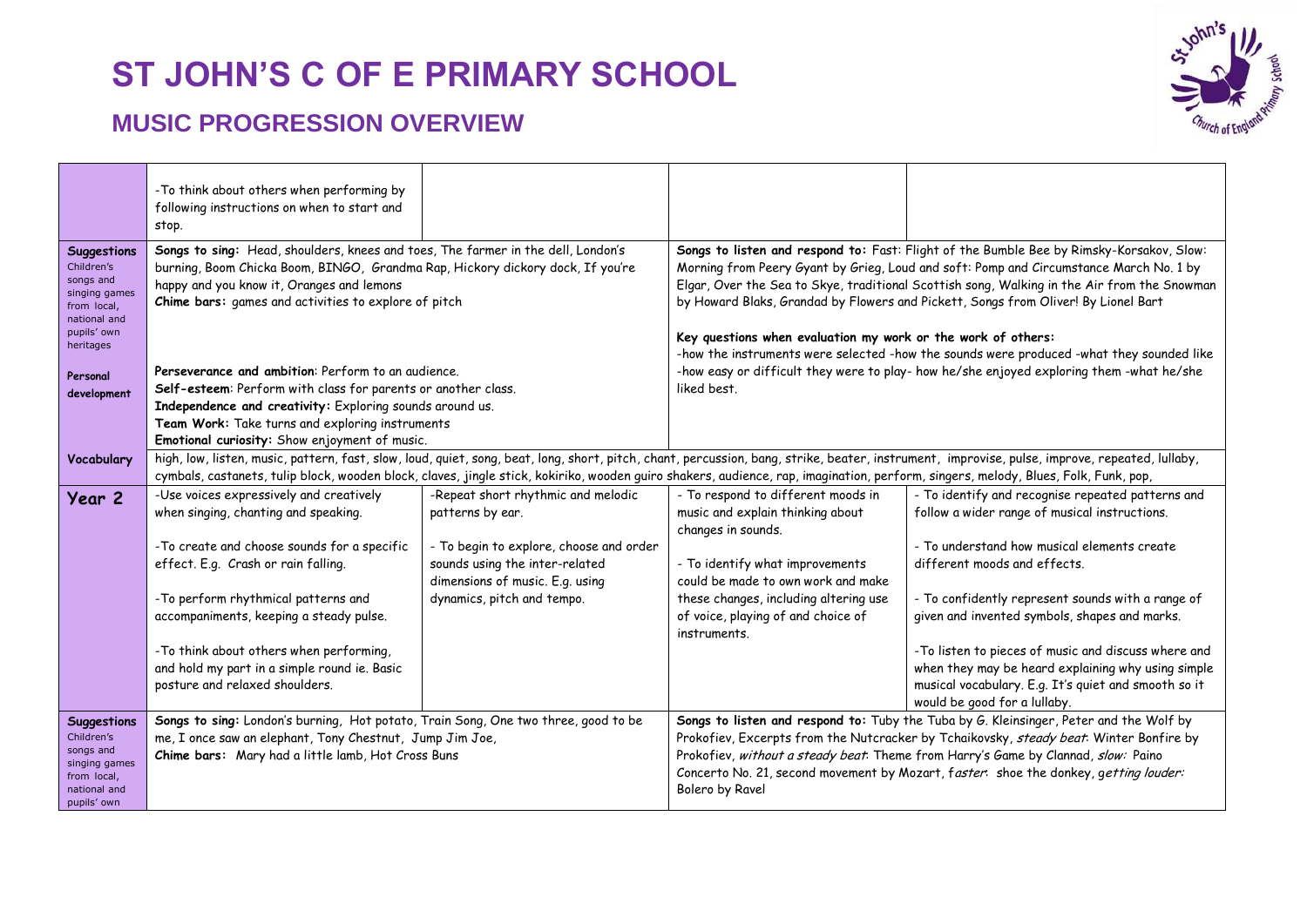

| heritages<br>Personal<br>development<br>Vocabulary | Perseverance and ambition: Perform to an audience.<br>Self-esteem: Perform with class for parents or another class.<br>Independence and creativity: Exploring sounds around us.<br>Team Work: Take turns and exploring instruments.<br>Emotional curiosity: Show enjoyment of music.<br>beat/pulse, chant, tempo, dynamics, pitch, repeat, rest, rhythm, sequence, tune/melody, create, effect, tuned, untuned, symbols, mood, graphic score, smooth, powerful, scary,<br>calming, keyboard, bass, electric guitar, saxophone, trumpet, Reggae |                                                                                                                                                                                                                                                                                                                                                                                                                                                                                                                                                                                                                                            | Key questions when evaluation my work or the work of others: - how the instruments were<br>selected -how the sounds were produced -what they sounded like -how easy or difficult they<br>were to play- how he/she enjoyed exploring them -what he/she liked best. |                                                                                                                                                                                                                                                                                                                                                                                                                                                                                                                                                                                           |
|----------------------------------------------------|------------------------------------------------------------------------------------------------------------------------------------------------------------------------------------------------------------------------------------------------------------------------------------------------------------------------------------------------------------------------------------------------------------------------------------------------------------------------------------------------------------------------------------------------|--------------------------------------------------------------------------------------------------------------------------------------------------------------------------------------------------------------------------------------------------------------------------------------------------------------------------------------------------------------------------------------------------------------------------------------------------------------------------------------------------------------------------------------------------------------------------------------------------------------------------------------------|-------------------------------------------------------------------------------------------------------------------------------------------------------------------------------------------------------------------------------------------------------------------|-------------------------------------------------------------------------------------------------------------------------------------------------------------------------------------------------------------------------------------------------------------------------------------------------------------------------------------------------------------------------------------------------------------------------------------------------------------------------------------------------------------------------------------------------------------------------------------------|
| Year                                               | Playing and performing                                                                                                                                                                                                                                                                                                                                                                                                                                                                                                                         | Creating, developing and                                                                                                                                                                                                                                                                                                                                                                                                                                                                                                                                                                                                                   | Responding and reviewing                                                                                                                                                                                                                                          | Listening and applying knowledge and                                                                                                                                                                                                                                                                                                                                                                                                                                                                                                                                                      |
| Group                                              |                                                                                                                                                                                                                                                                                                                                                                                                                                                                                                                                                | composing musical ideas                                                                                                                                                                                                                                                                                                                                                                                                                                                                                                                                                                                                                    | appraising skills                                                                                                                                                                                                                                                 | understanding                                                                                                                                                                                                                                                                                                                                                                                                                                                                                                                                                                             |
| Year 3                                             | -To sing in unison, and begin to sing in two<br>parts, becoming aware of pitch.<br>-To perform simple rhythmic and musical<br>parts, beginning to vary the pitch with a<br>range of notes. (B A G on the recorder)<br>- To show control when playing musical<br>instruments so that they sound, as they<br>should e.g. covering the holes fully on the<br>recorder and breathing correctly.<br>- To think about others while performing,<br>taking instructions from the leader.                                                               | - To create simple rhythmical patterns<br>using body percussion, untuned<br>instruments and using a small range of<br>notes. (4 beats with 3 different<br>notes(tuned))<br>-To begin to join simple layers of sound<br>in groups or whole class, e.g. a beat<br>and a solo melody. (including use of ICT<br>e.g. 2Sequence)<br>-To carefully choose sounds to achieve<br>an effect. (including use of ICT e.g.<br>2Create a Story)<br>-I can record my compositions using a<br>graphic score.(4 beats)<br>Suggestions: use class stories and pictures<br>as a stimulus e.g. Smashbeats<br>https://www.kent-music.com/school-<br>resources/ | - To explore and comment on the ways<br>sounds can be used expressively.<br>-To comment on the effectiveness of<br>own work, identifying and making<br>improvements.                                                                                              | -To listen with attention and begin to recall sounds<br>and identifying some instruments heard.<br>-To listen carefully and recall short rhythmic and<br>melodic patterns e.g. copy and repeat.<br>-To begin to understand how different musical<br>elements are combined and used to create an<br>effect e.g. tempo, dynamics, timbre and pitch.<br>-To begin to use simple notations to represent<br>music, including pitch. E.g. graphic and stick<br>notation<br>-To listen to and begin to respond to music drawn<br>from different traditions and great composers and<br>musicians. |
| <b>Suggestions</b><br>Music from                   | Songs: Hey, Mr Miller, John Kanaka, Greensleeves, We welcome you today Nanuma,<br>Four white horses, Who stole my chickens and my hens? What shall we do with the                                                                                                                                                                                                                                                                                                                                                                              |                                                                                                                                                                                                                                                                                                                                                                                                                                                                                                                                                                                                                                            | Descriptive: The Planets by Holst                                                                                                                                                                                                                                 | Songs to listen and respond to: Telling a story: The Sorcerer's Apprentice by Dukas                                                                                                                                                                                                                                                                                                                                                                                                                                                                                                       |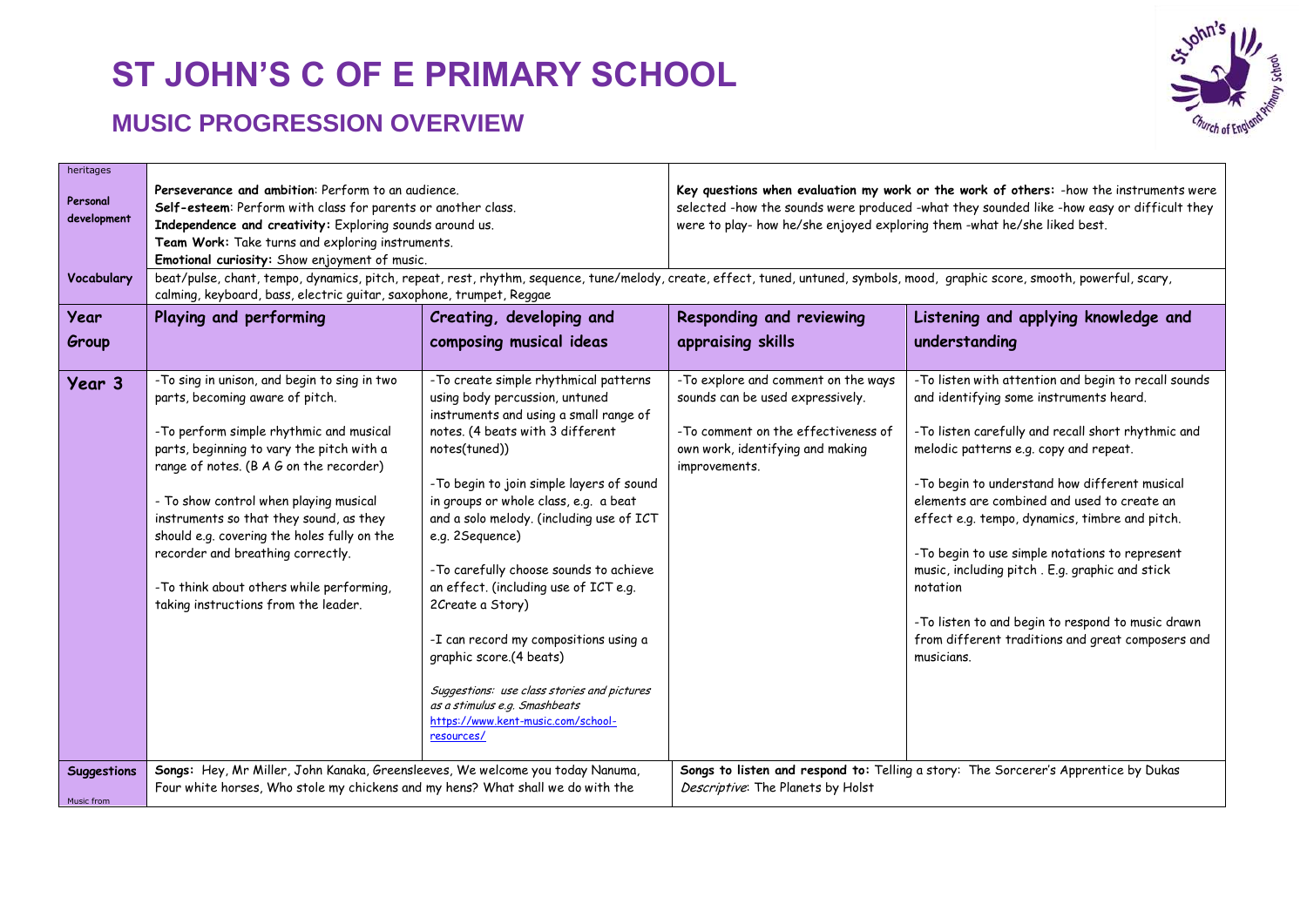

| national and                      | drunken sailor? Count on me, Frer Jacues, Michael Finnegan,                                                                                                           |                                                                                   |                                                                                                        |                                                                                        |  |
|-----------------------------------|-----------------------------------------------------------------------------------------------------------------------------------------------------------------------|-----------------------------------------------------------------------------------|--------------------------------------------------------------------------------------------------------|----------------------------------------------------------------------------------------|--|
| other heritages<br>represented in |                                                                                                                                                                       | Recorder: Hot Cross Buns, Pease Porridge Hot, Merrily We Roll Along, Abies Blues, |                                                                                                        | Popular: A Spaceman Came Travelling by Chris de Burgh                                  |  |
| the school.                       |                                                                                                                                                                       |                                                                                   | Film: Theme from Superman by J. Williams<br>Sacred: Hallelujah                                         |                                                                                        |  |
| western classica<br>tradition and |                                                                                                                                                                       | Mary's Lamb, Deep Sea Dance                                                       |                                                                                                        |                                                                                        |  |
| popular music                     |                                                                                                                                                                       |                                                                                   | Steady beat: Hennessey's by Arcady                                                                     |                                                                                        |  |
|                                   |                                                                                                                                                                       |                                                                                   | Changing patterns: The nutcracker Suite by Tchaikovsky                                                 |                                                                                        |  |
|                                   | Perseverance and ambition: Support other musicians e.g. play/sing to accompany song.                                                                                  |                                                                                   | Marches/walking motion: When the Saints Go Marching In                                                 |                                                                                        |  |
|                                   | Self-esteem: Perform in a group/solo to a teacher.                                                                                                                    |                                                                                   | Waltzes: The Marino Walts performed by M. Howard and J. Sheahan                                        |                                                                                        |  |
| Personal                          | Independence and creativity: Improvising using voice or instruments.                                                                                                  |                                                                                   |                                                                                                        |                                                                                        |  |
| development                       |                                                                                                                                                                       | Team Work: With teacher's guidance, work in a group to improve performance or     |                                                                                                        | Key questions when evaluation my work or the work of others: - how the instruments     |  |
|                                   | composition.                                                                                                                                                          |                                                                                   |                                                                                                        | were selected -how the sounds were produced -what effects they produced -whether       |  |
|                                   | Emotional curiosity: Show enjoyment of music                                                                                                                          |                                                                                   |                                                                                                        | he/she succeeded in his/her intentions -what changes are necessary -how he/she enjoyed |  |
|                                   |                                                                                                                                                                       |                                                                                   | exploring the sounds, alone or with others, and what -he/she liked best                                |                                                                                        |  |
| Vocabulary                        | beat, duration, structure, melody, perform, pitch, solo, tunefully, notes, introduction, chorus, verse, hook, texture, backing vocals, recorder, blow, posture, Disco |                                                                                   |                                                                                                        |                                                                                        |  |
|                                   |                                                                                                                                                                       |                                                                                   |                                                                                                        |                                                                                        |  |
| Year 4                            | -To sing in unison and in parts, maintaining                                                                                                                          | -To create rhythmical and simple                                                  | -To recognise and explore the ways                                                                     | -To listen to and recall patterns of sounds with                                       |  |
|                                   | the correct pitch and using increasing                                                                                                                                | melodic patterns using voice, body                                                | sounds can be used expressively and                                                                    | increasing accuracy.                                                                   |  |
|                                   | expression.                                                                                                                                                           | percussion and tuned and untuned                                                  | comment on this effect.                                                                                |                                                                                        |  |
|                                   |                                                                                                                                                                       | instruments. (using graphic or stick                                              |                                                                                                        | -To understand how layers of sound are used and                                        |  |
|                                   | - To play notes B A G, F, E, D on the                                                                                                                                 | notation)                                                                         | -To comment on the effectiveness of                                                                    | discuss the effect on the mood and feelings e.g.                                       |  |
|                                   | recorder with care so they sound clear                                                                                                                                |                                                                                   | own work, identifying and making                                                                       | what instruments are used and why? (tempo,                                             |  |
|                                   | playing a range of tunes.                                                                                                                                             | -To join layers of sound, thinking about                                          | improvements based on its intended                                                                     | dynamics, timbre and pitch, texture)                                                   |  |
|                                   |                                                                                                                                                                       | musical dynamics of each layer and                                                | outcome e.g. Comment on the                                                                            |                                                                                        |  |
|                                   |                                                                                                                                                                       |                                                                                   | effectiveness of sounds/instruments                                                                    |                                                                                        |  |
|                                   | -To play and perform parts with an                                                                                                                                    | understanding the effect. E.g. a beat, a                                          |                                                                                                        | -To understand and begin to use established and                                        |  |
|                                   | increasing number of notes, beginning to                                                                                                                              | background rhythm and a solo melody.                                              | used for a purpose.                                                                                    | invented musical notations to represent music,                                         |  |
|                                   | show musical expression by changing                                                                                                                                   |                                                                                   |                                                                                                        | including pitch and dynamics. E.g. stick notation                                      |  |
|                                   | dynamics. (recorder)                                                                                                                                                  | Suggestions: use class stories and pictures                                       |                                                                                                        |                                                                                        |  |
|                                   |                                                                                                                                                                       | as a stimulus e.g. Smashbeats<br>https://www.kent-music.com/school-               |                                                                                                        | -To listen to, understand a wide range of high                                         |  |
|                                   | -To think about others while performing,                                                                                                                              | resources/                                                                        |                                                                                                        | quality live and recorded music drawn from                                             |  |
|                                   | singing in tune as an ensemble.                                                                                                                                       |                                                                                   |                                                                                                        | different traditions, great composers and                                              |  |
|                                   |                                                                                                                                                                       |                                                                                   |                                                                                                        | musicians.                                                                             |  |
| <b>Suggestions</b>                | Songs to sing: Can you hear my voice? Hello, how are you? A Keelie, Scarborough Fair,                                                                                 |                                                                                   | Songs to listen and respond to:<br>Descriptive: Viennese Musical Clock from Hary Janos Suite by Kodaly |                                                                                        |  |
| Music from<br>national and        | Roll the Old chariot along, It's a long way to Tipperary, Life is a Highway.                                                                                          |                                                                                   |                                                                                                        |                                                                                        |  |
| other heritages                   | Recorder: Hot and Cross, Tudor Times, Roller Ride, Aquarium, Old MacDonald, High                                                                                      |                                                                                   | Without a steady beat: music for relaxing                                                              |                                                                                        |  |
| represented in<br>the school,     | low earwig go                                                                                                                                                         |                                                                                   |                                                                                                        | Fast: extracts from 'Carpathian Virtuosi', Romanian Folklore Music                     |  |
| western classical                 |                                                                                                                                                                       |                                                                                   | Marches/walking motion: Stars and Stripes Forever by Sousa                                             |                                                                                        |  |
| tradition and<br>popular music    |                                                                                                                                                                       |                                                                                   |                                                                                                        |                                                                                        |  |
|                                   |                                                                                                                                                                       |                                                                                   | Waltzes: The Blue Danube by J. Strauss                                                                 |                                                                                        |  |
|                                   |                                                                                                                                                                       |                                                                                   |                                                                                                        |                                                                                        |  |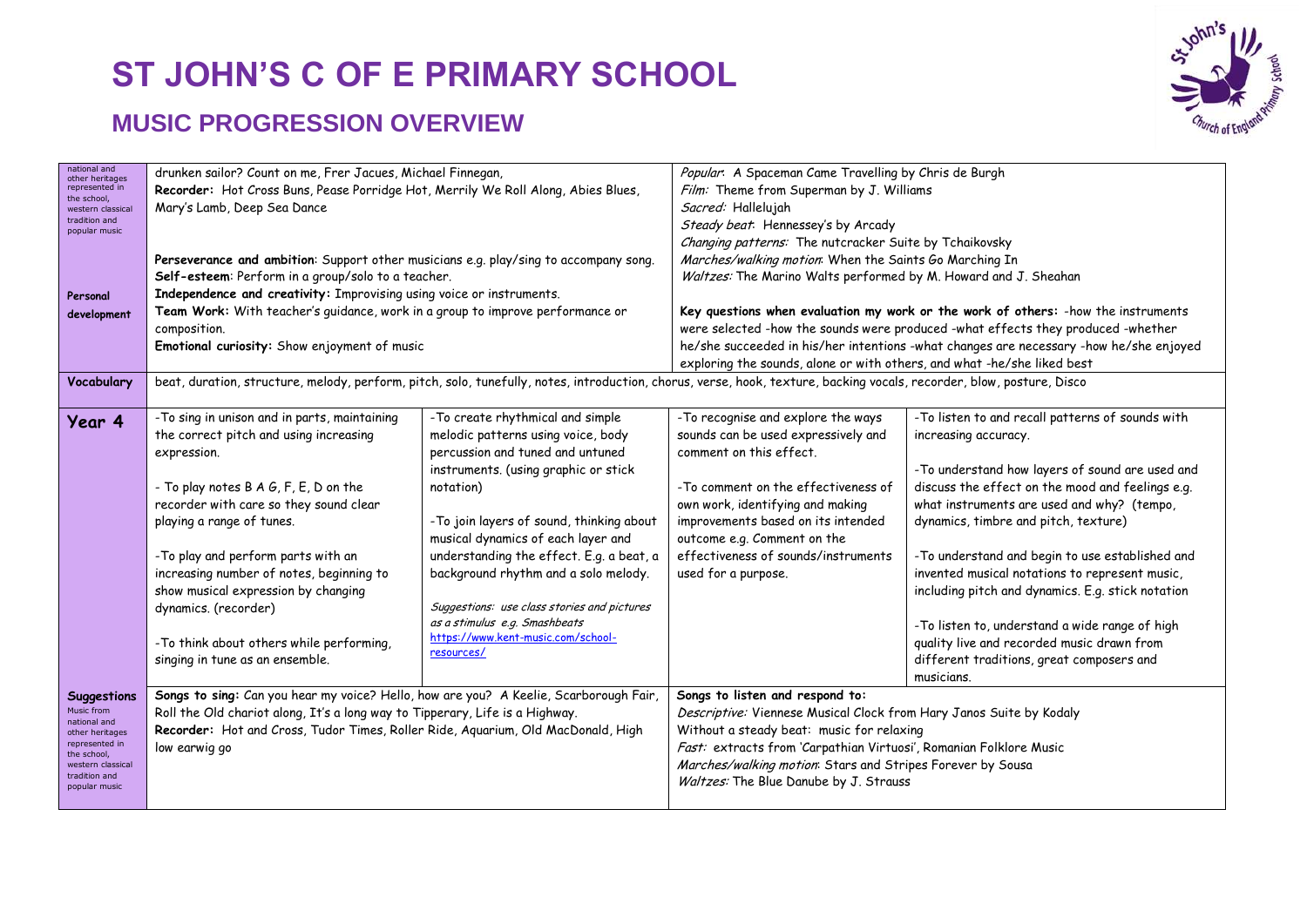

| Personal<br>development                                               | Perseverance and ambition: Support other musicians e.g. play/sing to accompany song.<br>Self-esteem: Perform in a group/solo to a teacher.<br>Independence and creativity: Improvising using voice or instruments.<br>Team Work: With teacher's quidance, work in a group to improve performance or<br>composition.<br>Emotional curiosity: show enjoyment of music                                                                                                                                                                                                                                                  |                                                                                                                                                                                                                                                                                                                                                        | Key questions when evaluation my work or the work of others: - how the instruments were<br>selected -how the sounds were produced -what effects they produced -whether he/she<br>succeeded in his/her intentions -what changes are necessary -how he/she enjoyed exploring<br>the sounds, alone or with others, and what -he/she liked best                                                                                                                                            |                                                                                                                                                                                                                                                                                                                                                                                                                                                                                                                                                                                                                                                                                                                      |  |
|-----------------------------------------------------------------------|----------------------------------------------------------------------------------------------------------------------------------------------------------------------------------------------------------------------------------------------------------------------------------------------------------------------------------------------------------------------------------------------------------------------------------------------------------------------------------------------------------------------------------------------------------------------------------------------------------------------|--------------------------------------------------------------------------------------------------------------------------------------------------------------------------------------------------------------------------------------------------------------------------------------------------------------------------------------------------------|----------------------------------------------------------------------------------------------------------------------------------------------------------------------------------------------------------------------------------------------------------------------------------------------------------------------------------------------------------------------------------------------------------------------------------------------------------------------------------------|----------------------------------------------------------------------------------------------------------------------------------------------------------------------------------------------------------------------------------------------------------------------------------------------------------------------------------------------------------------------------------------------------------------------------------------------------------------------------------------------------------------------------------------------------------------------------------------------------------------------------------------------------------------------------------------------------------------------|--|
| Vocabulary                                                            |                                                                                                                                                                                                                                                                                                                                                                                                                                                                                                                                                                                                                      |                                                                                                                                                                                                                                                                                                                                                        | aural, compose, texture, dynamics, expression, improvise, musician, recall, tempo, timbre, unison, rhythm patterns, musical style, lyrics, choreography, by ear, notation                                                                                                                                                                                                                                                                                                              |                                                                                                                                                                                                                                                                                                                                                                                                                                                                                                                                                                                                                                                                                                                      |  |
| Year<br>Group                                                         | Playing and performing                                                                                                                                                                                                                                                                                                                                                                                                                                                                                                                                                                                               | Creating, developing and<br>composing musical ideas                                                                                                                                                                                                                                                                                                    | Responding and reviewing<br>appraising skills                                                                                                                                                                                                                                                                                                                                                                                                                                          | Listening and applying knowledge and<br>understanding                                                                                                                                                                                                                                                                                                                                                                                                                                                                                                                                                                                                                                                                |  |
| Year 5                                                                | -To sing in unison, breathing well with clear<br>diction, controlled pitch and sense of<br>phrase.<br>-To play and perform parts in a range of<br>solo and ensemble contexts with increasing<br>accuracy and expression. (ukulele and other<br>tuned and untuned instruments)<br>-To play at least 4 chords on the ukulele, c<br>major, f major, G7 and a minor.<br>-To perform on the ukulele while singing.<br>-To understand the importance of starting<br>and ending together. (singing and playing)<br>-To maintain my own part and be aware how<br>the different parts fit together with a<br>sense of timing. | - To create increasingly complicated<br>rhythmic and melodic phrases using<br>voice, body percussion and tuned and<br>untuned instruments. (crotchet and<br>quaver strums)<br>- To compose a piece of music on the<br>ukulele using the 4 chords c major, f<br>major, G7 and a minor,<br>- To compose new lyrics for a song to<br>create a new effect. | -To describe, compare and evaluate<br>different types of music beginning to<br>use musical words.(e.g. pitch,<br>duration, dynamics, tempo, timbre,<br>texture, and silence)<br>-To comment on the success of own<br>and others work, suggesting<br>improvements based on intended<br>outcomes using musical words.<br>- To know a range of music from<br>different genres, eras and cultures<br>and understand how lyrics reflect the<br>cultural context and have social<br>meaning. | -To listen to and recall a range of sounds and<br>patterns of sounds confidently.<br>-To begin to identify the relationship between<br>sounds and how music can reflect different<br>meanings, e.g. using strum rhythms versus playing<br>melodies on string one.<br>- To recognise and use a range of musical notations<br>including staff notation. (staff notation: crotchet,<br>quavers, minim, crotchet rests) Mnemonics and<br>characters used from MusicPlus Digital.<br>- To listen to a range of high quality, live and<br>recorded music from different traditions,<br>composers and musicians and begin to discuss their<br>differences and how music may have changed over<br>time. (structure and form) |  |
| <b>Suggestions</b><br>Traditional music<br>from other parts<br>of the | Songs to sing: Eye of the tiger, Video killed the radio, Oleo, Nanuma with harmony,<br>Brave - Touch the sky, Can you hear my voice? Harmony, I've been to Harlem.<br>Ukulele: Digital Plus songs: The Ukulele Blues, Pizza Song, Grooving song, Green<br>Caterpillar Eat Apples, End of the Road                                                                                                                                                                                                                                                                                                                    |                                                                                                                                                                                                                                                                                                                                                        | Songs to listen and respond to:<br>The Moldau from Ma Vlast by Smetana<br>Young Person's guide to the Orchestra by Britten<br>Film: Themes by Ennio Morricone, John Williams                                                                                                                                                                                                                                                                                                           |                                                                                                                                                                                                                                                                                                                                                                                                                                                                                                                                                                                                                                                                                                                      |  |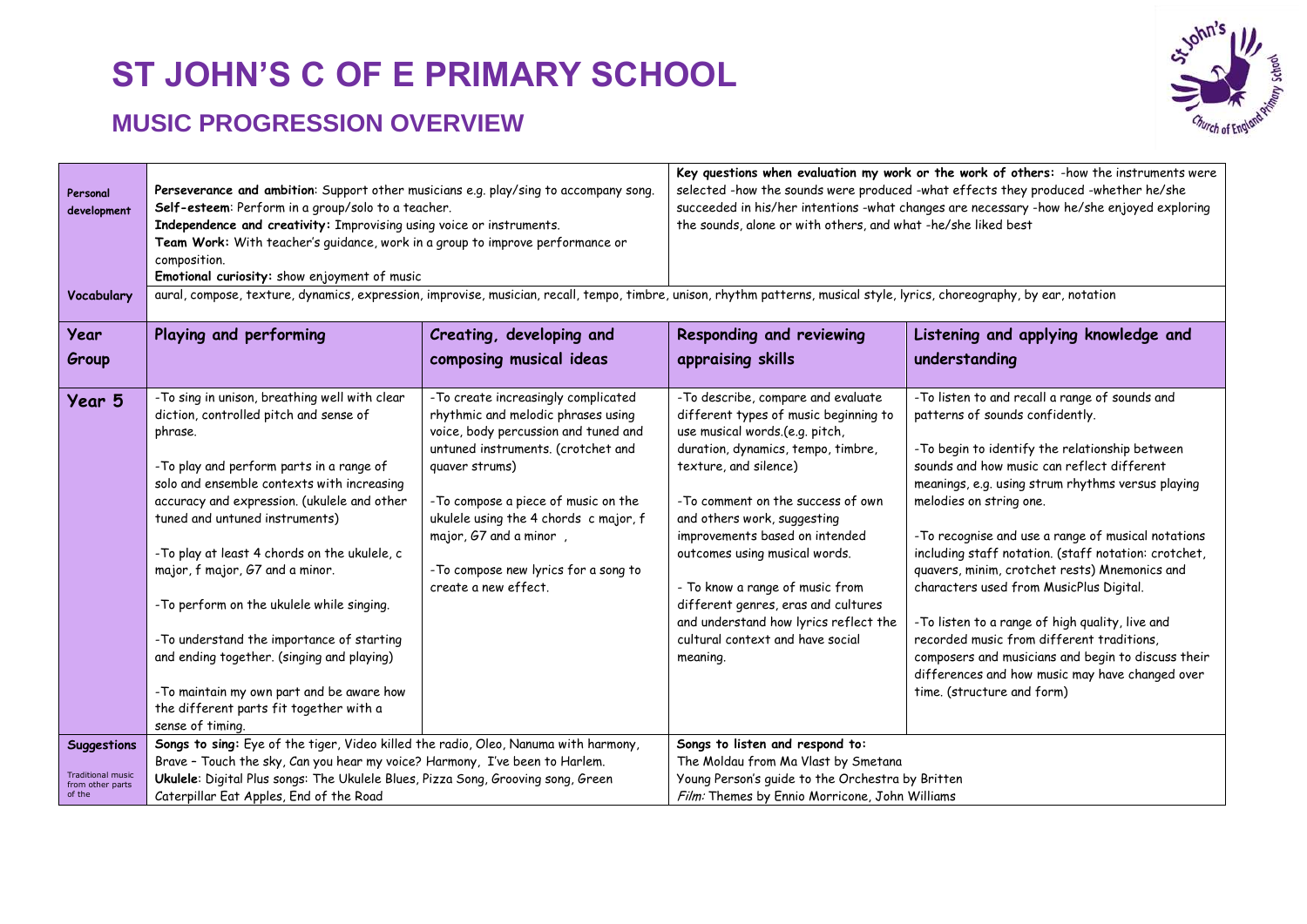

| World                                                                                   |                                                                                                                                                                                          |                                                              |                                                                                                                                                                                                              | Distinguish main instrument: Cello in 'The Swan' from Carnival of the Animals by Saint-Saens                                                                                                 |
|-----------------------------------------------------------------------------------------|------------------------------------------------------------------------------------------------------------------------------------------------------------------------------------------|--------------------------------------------------------------|--------------------------------------------------------------------------------------------------------------------------------------------------------------------------------------------------------------|----------------------------------------------------------------------------------------------------------------------------------------------------------------------------------------------|
|                                                                                         |                                                                                                                                                                                          |                                                              |                                                                                                                                                                                                              | Effects from different instruments: Fantasia (homage to Bach) by Jane O'Leary                                                                                                                |
|                                                                                         |                                                                                                                                                                                          |                                                              | Also Sprach Zarathustra by Richard Strauss                                                                                                                                                                   |                                                                                                                                                                                              |
| Personal                                                                                | Perseverance and ambition: Support other artists e.g. create/play music to support a                                                                                                     |                                                              | Tempo and dynamics: The Seville Suite by Bill Whelan                                                                                                                                                         |                                                                                                                                                                                              |
| development                                                                             | dance or drama performance.                                                                                                                                                              |                                                              |                                                                                                                                                                                                              |                                                                                                                                                                                              |
|                                                                                         | Self-esteem: Perform in a group/solo to the school/other classes.                                                                                                                        |                                                              | Key questions when evaluation my work or the work of others:                                                                                                                                                 |                                                                                                                                                                                              |
|                                                                                         | Independence and creativity: Identifying aspects of music to improve at home.                                                                                                            |                                                              |                                                                                                                                                                                                              | Discussing and explaining: -the selection of instruments, the quality of the sounds -what                                                                                                    |
|                                                                                         | Team Work: Without teacher's help, work in a group to improve a group performance<br>or composition.<br>Emotional curiosity: Express contrasting emotions through music e.g. happy, sad. |                                                              | effects they produced, the use of musical elements -whether he/she succeeded in his/her<br>intentions, whether revisions are necessary -the satisfaction of improvising with sounds,<br>alone or with others |                                                                                                                                                                                              |
|                                                                                         |                                                                                                                                                                                          |                                                              |                                                                                                                                                                                                              |                                                                                                                                                                                              |
|                                                                                         |                                                                                                                                                                                          |                                                              |                                                                                                                                                                                                              |                                                                                                                                                                                              |
| Vocabulary                                                                              | Minim - 2 beats<br>Crotchet - 1 beat                                                                                                                                                     | <b>Quaver</b> - $\frac{1}{2}$ beat<br>Crotchet rest - 1 beat |                                                                                                                                                                                                              |                                                                                                                                                                                              |
|                                                                                         |                                                                                                                                                                                          |                                                              |                                                                                                                                                                                                              |                                                                                                                                                                                              |
|                                                                                         |                                                                                                                                                                                          |                                                              |                                                                                                                                                                                                              | Chord, composer, ensemble, harmony, melody, notation, notes, percussion, posture, projection, bridge, backbeat, riff, appraising, rhythm solo, strings, oboe, clarinet, flute, cello, viola, |
|                                                                                         | double bass, French horn, tuba, timpani, bassoon, djembe drum, saxophone, harmony, ukulele, fret, neck, body, rock, swing, ballad, hip hop, funk, soul, groove, form                     |                                                              |                                                                                                                                                                                                              |                                                                                                                                                                                              |
| Year 6                                                                                  | -To sing in solo, unison and in parts with                                                                                                                                               | - To create and improvise melodic and                        | -To describe, compare and evaluate                                                                                                                                                                           | -To listen to, internalise and recall sounds and                                                                                                                                             |
|                                                                                         | clear diction, controlled pitch and with                                                                                                                                                 | rhythmic phrases as part of a group                          | different types of music using a                                                                                                                                                                             | patterns of sounds with accuracy and confidence.                                                                                                                                             |
|                                                                                         | sense of phrase.                                                                                                                                                                         | performance using voice, body                                | range of musical vocabulary including                                                                                                                                                                        |                                                                                                                                                                                              |
|                                                                                         |                                                                                                                                                                                          | percussion and tuned and untuned                             | the inter-related dimensions of                                                                                                                                                                              | - To identify and explore the relationship between                                                                                                                                           |
|                                                                                         | -To play and perform with accuracy, fluency,                                                                                                                                             | instruments. (using a range of long and                      | music*.                                                                                                                                                                                                      | sounds and how music can reflect different                                                                                                                                                   |
|                                                                                         | control and expression using 4 chords on                                                                                                                                                 | short notes)                                                 | (e.g. pitch, duration, dynamics, tempo,                                                                                                                                                                      | meanings.                                                                                                                                                                                    |
|                                                                                         | the ukulele.                                                                                                                                                                             |                                                              | timbre, texture, form and silence)                                                                                                                                                                           |                                                                                                                                                                                              |
|                                                                                         |                                                                                                                                                                                          | - To compose a piece of music for 3 or                       |                                                                                                                                                                                                              | - To use and apply a range of musical notations                                                                                                                                              |
|                                                                                         | -To think about the audience when                                                                                                                                                        | more instruments and record in the                           | -To evaluate the success of own and                                                                                                                                                                          | including staff notation, to plan, revise and refine                                                                                                                                         |
|                                                                                         | performing and how to create a specific                                                                                                                                                  | most appropriate way for given purpose                       | others work, suggesting specific                                                                                                                                                                             | musical material.                                                                                                                                                                            |
|                                                                                         | effect.                                                                                                                                                                                  | (graphic scores, stick notation or staff                     | improvements based on intended                                                                                                                                                                               |                                                                                                                                                                                              |
|                                                                                         |                                                                                                                                                                                          | notation, including the use of ICT e.g.                      | outcomes and comment on how this<br>could be achieved.                                                                                                                                                       | -To develop an understanding of the history of                                                                                                                                               |
|                                                                                         | -To hold my part in a round including<br>harmonies.                                                                                                                                      | 2Sequence)                                                   |                                                                                                                                                                                                              | music from different, cultures, traditions,                                                                                                                                                  |
|                                                                                         |                                                                                                                                                                                          | Suggestions: use class stories and pictures                  | -To compare music from different                                                                                                                                                                             | composers and musicians evaluating how venue,<br>occasion and purpose affects the way that music is                                                                                          |
|                                                                                         |                                                                                                                                                                                          | as a stimulus e.g. Smashbeats                                | genres, eras and cultures.                                                                                                                                                                                   | created and performed.                                                                                                                                                                       |
|                                                                                         |                                                                                                                                                                                          | https://www.kent-music.com/school-                           |                                                                                                                                                                                                              |                                                                                                                                                                                              |
|                                                                                         |                                                                                                                                                                                          | resources/                                                   |                                                                                                                                                                                                              |                                                                                                                                                                                              |
|                                                                                         |                                                                                                                                                                                          |                                                              |                                                                                                                                                                                                              |                                                                                                                                                                                              |
| <b>Suggestions</b>                                                                      | Songs to sing: Sakura, Baloo Baleerie, I am a poor wayfaring stranger,,                                                                                                                  |                                                              | Songs to listen and respond to:                                                                                                                                                                              |                                                                                                                                                                                              |
| <b>Traditional music</b>                                                                | Filimioomiooriay, Siyahamba, Rather be, Ain't gonna let nobody turn me around,                                                                                                           |                                                              | Ah Vous Dirai-Je Maman by Mozart                                                                                                                                                                             |                                                                                                                                                                                              |
| from other parts                                                                        | Ukulele: Grooving, Bug Waltz, Green Caterpillar, Bopping Bug                                                                                                                             |                                                              | Fantasia on Greensleeves by Vau ghan Williams                                                                                                                                                                |                                                                                                                                                                                              |
| of the<br>Other songs: London Bridge, Mocking bird, Yellow by Coldplay, New rhythms and |                                                                                                                                                                                          | Jazz: Chatanooga Choo Choo recorded by Glenn Miller          |                                                                                                                                                                                                              |                                                                                                                                                                                              |